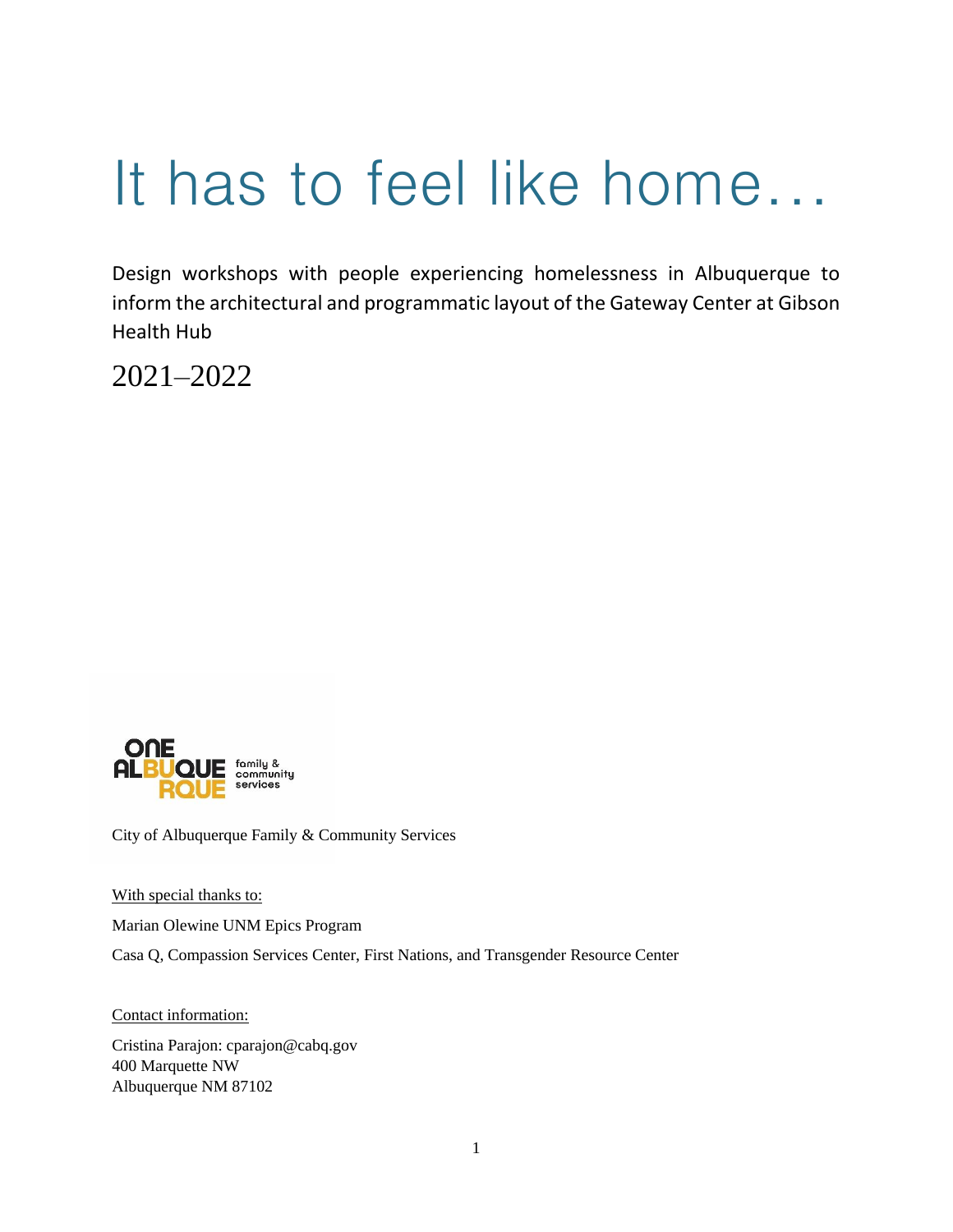# Executive Summary

**Problem**: More than 5,600 households experience homelessness in Albuquerque, with numbers rising every year. Despite a growing need, there are limited options for the provision of comprehensive, trauma-informed services.

**Proposed Shelter:** Trauma-informed care and design has proven to improve recovery outcomes for individuals that experience homelessness. As part of the solution, the City of Albuquerque plans to build a trauma-informed, low-barrier shelter for 100 single adults and 25 families called the Gateway Center.

**A Community-Informed Solution:** Recognizing the importance of unhoused individuals as stakeholders in the design of the shelter, the City of Albuquerque worked with key community partners to conduct design-input workshops with 28 individuals experiencing homelessness. A special effort was made to reach LGBTQ+ and Native American demographics since these populations are disproportionately represented among the unhoused. Using a participatory methodology with facilitated discussion, unhoused individuals themselves drew floor plans, room layouts, and decorative elements to give their input on the future Gateway Center

| <b>Key Findings</b>                                                                                                      | <b>Recommendations for</b><br><b>Program Design</b>                                                                                                                                                                                    | <b>Example</b>                                  |
|--------------------------------------------------------------------------------------------------------------------------|----------------------------------------------------------------------------------------------------------------------------------------------------------------------------------------------------------------------------------------|-------------------------------------------------|
| <b>Choice and Comfort: The</b><br>1.<br>Center should feel like<br>home with an emphasis<br>on "choice" and<br>"comfort" | Allow individuals to<br>"re-arrange" furniture<br>within the walls of<br>their sleeping space<br>Provide a range of<br>sleeping options such<br>as those outdoors<br>Provide a private<br>bathroom option for<br>transgender residents | Multiple ways to arrange furniture<br>in a room |

**Results:** Below are the key findings that will be used to inform the design of the Gateway Center: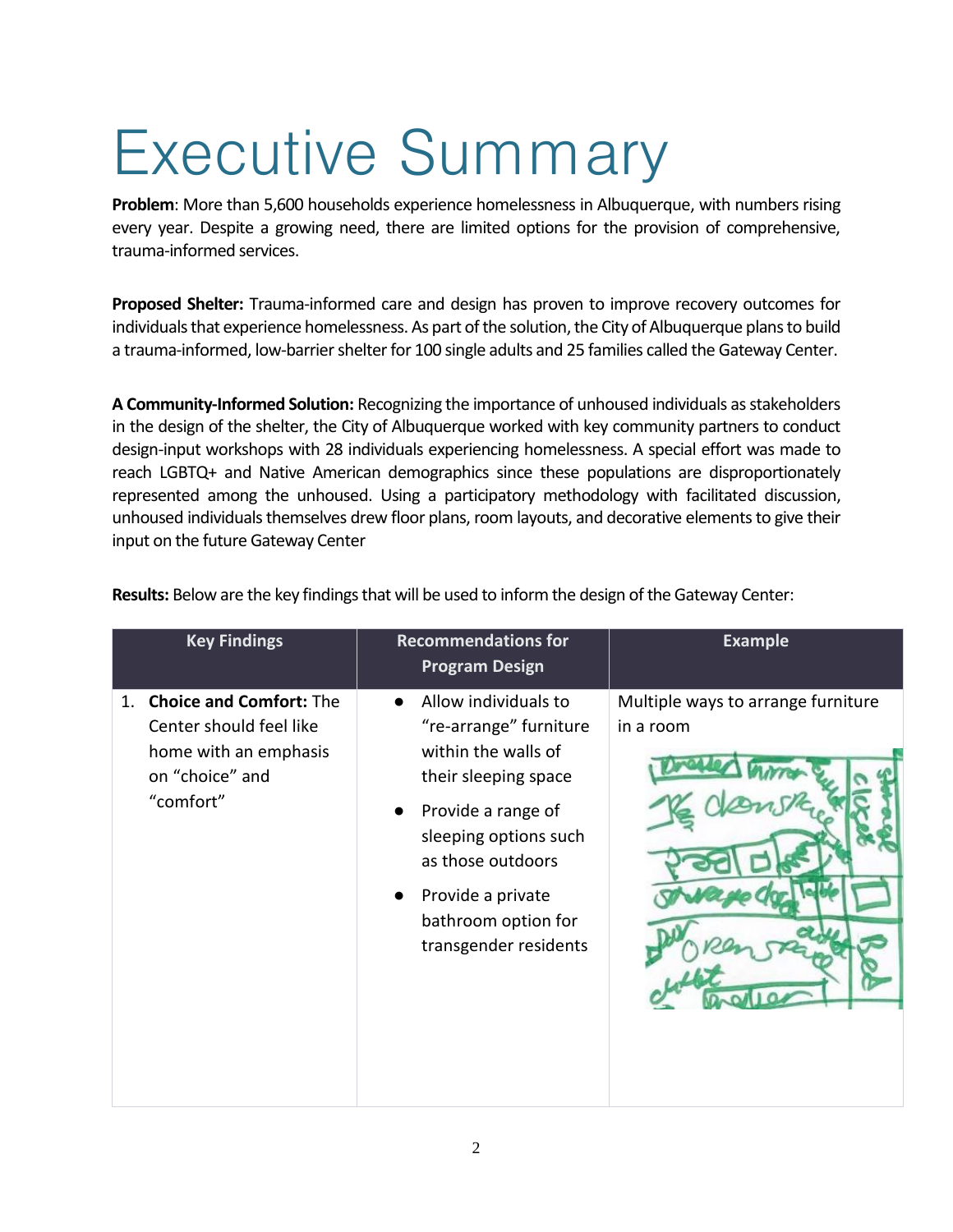|    | 2. Community: Activities<br>that build community,<br>muscle, and mind should<br>be available at the shelter                                                     | Provide exercise<br>equipment such as<br>weights<br>Organize community<br>activities around a<br>grill/campfire, garden<br>beds, or movie<br>screenings<br>Maintain a well-<br>stocked library        | Communal grill                                                                                                          |
|----|-----------------------------------------------------------------------------------------------------------------------------------------------------------------|-------------------------------------------------------------------------------------------------------------------------------------------------------------------------------------------------------|-------------------------------------------------------------------------------------------------------------------------|
| 3. | Safety: Improve sense of<br>safety by implementing<br>trauma-informed design<br>principles, clear rules, and<br>approachable<br>staff/residents                 | Build open spaces with<br>clear lines of sight<br>Ensure staff are easily<br>accessible within the<br>shelter and are friendly<br>Provide cultural<br>humility training to all<br>staff and residents | A reclining tree with a small hedge<br>in front to provide privacy<br>ENCH                                              |
|    | 4. Healing: As a stop on<br>their journey towards<br>healing, the shelter<br>should include programs<br>and make available places<br>of connection/spirituality | Use symbolic artwork<br>on the walls<br>Provide spaces for<br>meditation/reflection<br>Construct sweat lodge                                                                                          | Illustration of a sweat lodge outside<br>大学 のうかん かんじょう かんじょう かんじょう かんじょう かんじゅう かいじゅう かいじゅう かいじゅう かいしゅう<br>(Sweat lodge) |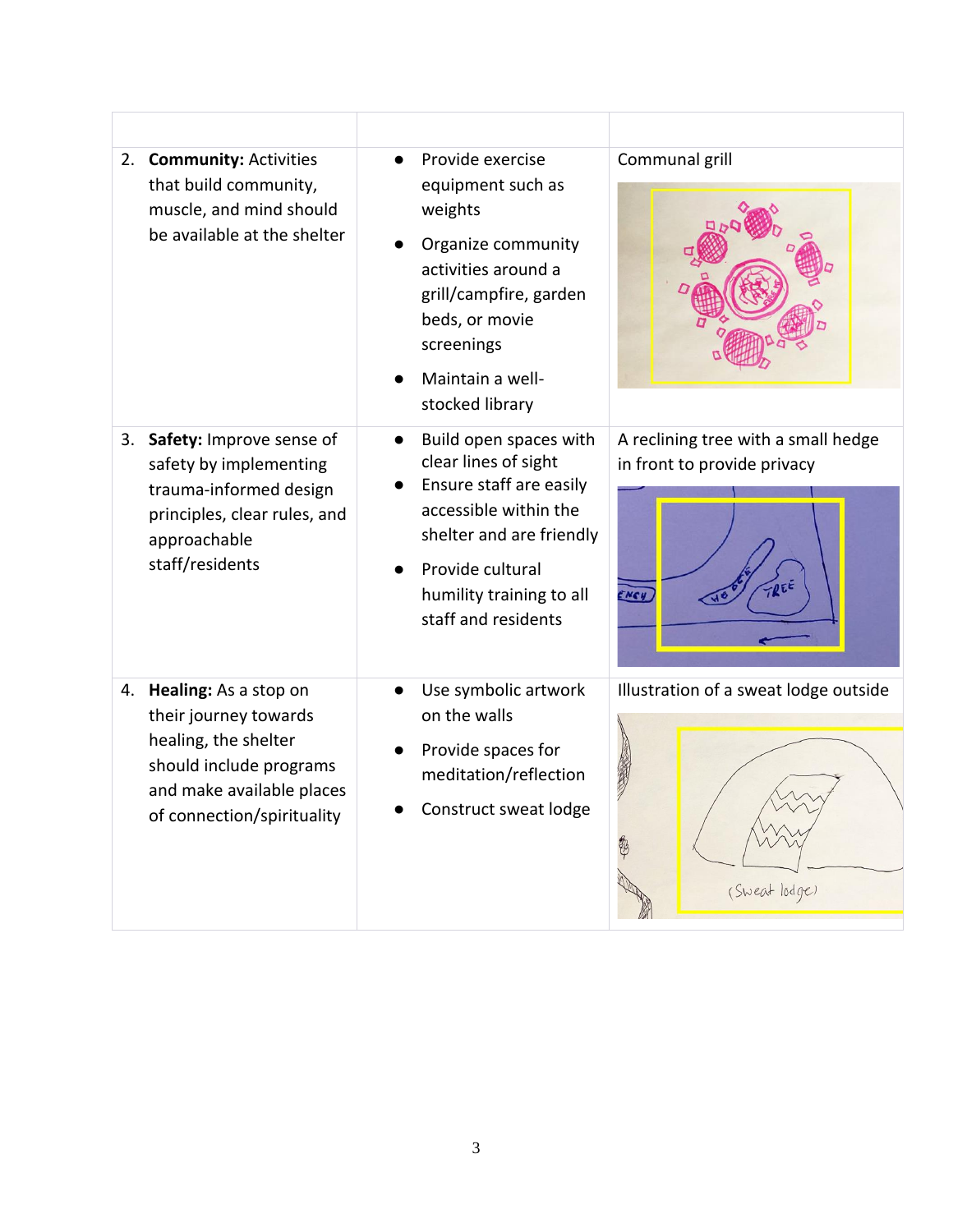# Table of Contents

| $\mathbf{I}$ . |  |
|----------------|--|
| a.             |  |
| b.             |  |
| c.             |  |
| II.            |  |
| a.             |  |
| b.             |  |
| c.             |  |
|                |  |
|                |  |
| a.             |  |
| b.             |  |
| c.             |  |
| d.             |  |
|                |  |
| a.             |  |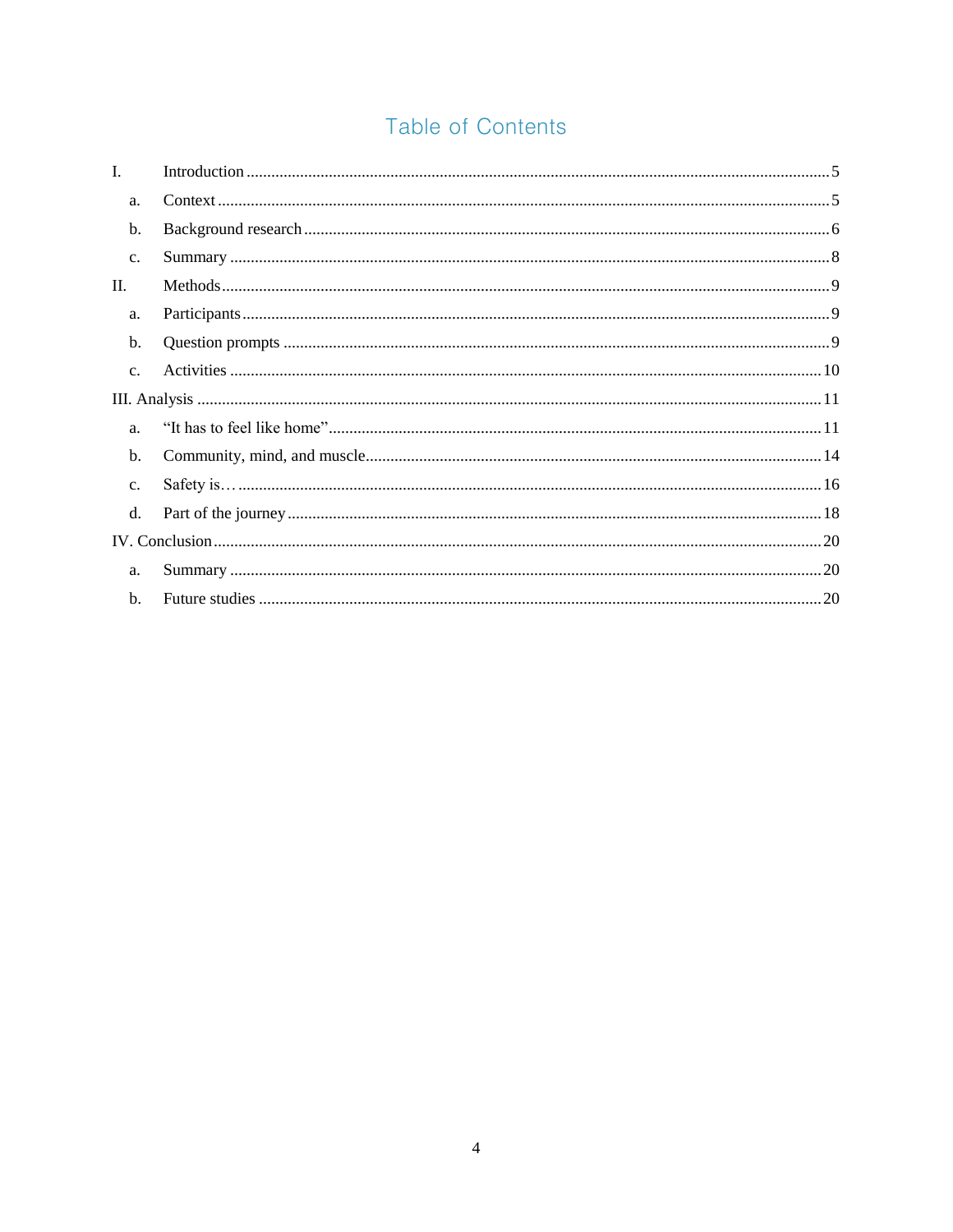# <span id="page-4-0"></span>I. Introduction

We met Jessica<sup>1</sup> at the Compassion Services Center, a non-profit in the International District that provides hot meals and a winter shelter. She had her small dog with her and the tent she had been using to sleep in at a nearby park. Jessica had been a student at UNM, studying art, but a death in her family drove her into a deep depression she had struggled with for years. She wasn't able to keep up with her bills and she was evicted from her home. Living on the streets only made it more difficult for her to get out of depression and she began to self-medicate with alcohol. Being on the streets caused even more trauma with multiple incidents of sexual assault and learning to survive with no income.

### <span id="page-4-1"></span>a. Context

 $\overline{a}$ 

Jessica's story is one that is shared among many unhoused people who live in Albuquerque. Many more people in similar circumstances are at risk. A study by the Urban Institute on the affordable housing market in Albuquerque indicates that up to 82% of households are one paycheck away from homelessness<sup>2</sup>. On any given night, 1,500 individuals experience homelessness in Albuquerque. It is estimated that 400 of those individuals do not sleep in shelters overnight and instead sleep on sidewalks, in abandoned

buildings, or in other locations not meant for human habitation. The actual numbers are not documented, but the Point-In-Time Count reports a self-disclosed incidence among the unhoused population as living with mental health issues at 45% and 43% report living with substance use issues.<sup>3</sup>

Albuquerque's numbers aren't much different than those in the rest of the United States. Figure 1 demonstrates how the number of unsheltered individuals experiencing homelessness rose 30% since 2015. Previously, the country saw a decline in homelessness for nine years. COVID-19, a shaky economy, and the scarcity of affordable housing may accelerate homelessness even further in the coming years. According to the National Alliance to End Homelessness, more than 6.3 million American households spend more than 50% of their income on housing putting them at high risk for eviction.

<sup>&</sup>lt;sup>1</sup> All names in this document have been changed to preserve the integrity of the individuals in the workshops

<sup>2</sup> Urban Insitute. "Albuquerque Affordable Housing and Homelessness Needs Assessment." May 2020.

[https://www.cabq.gov/family/documents/albuqu](https://www.cabq.gov/family/documents/albuquerque-affordable-housing-and-homelessness-needs-assessment.pdf) [erque-affordable-housing-and-homelessness](https://www.cabq.gov/family/documents/albuquerque-affordable-housing-and-homelessness-needs-assessment.pdf)[needs-assessment.pdf](https://www.cabq.gov/family/documents/albuquerque-affordable-housing-and-homelessness-needs-assessment.pdf)

<sup>3</sup> Point-In-Time Count, 2019: Albuquerque Continuum of Care, by the New Mexico Coalition to End Homelessness (NMCEH).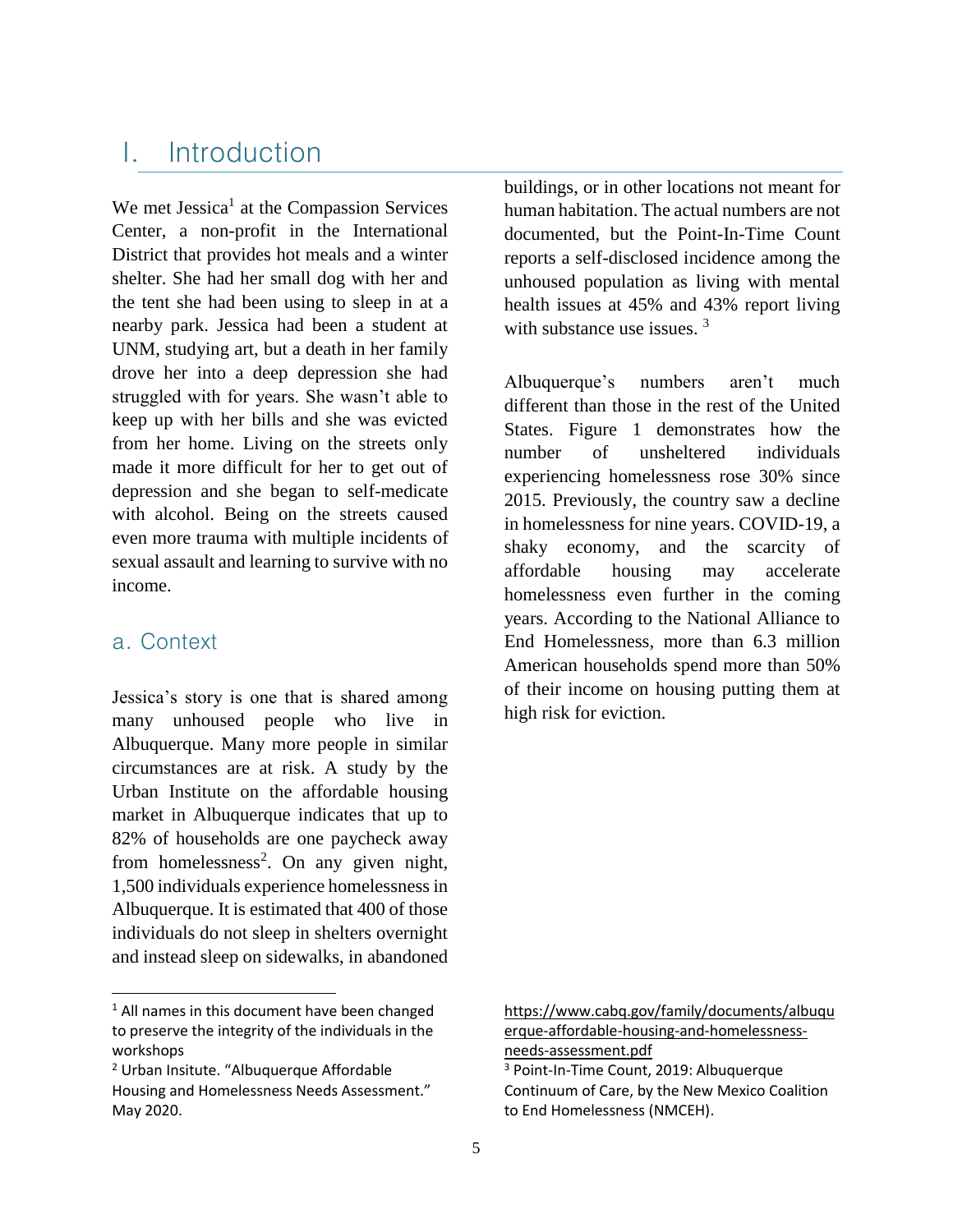**Figure 1: Homelessness is on the rise in the United States<sup>4</sup>**



To recover successfully, Jessica will need supportive services and a place to sleep at night. Given that 1,500 individuals experience homelessness in Albuquerque on any given night, there are not enough emergency beds to meet demand.<sup>5</sup> A City report indicates that Albuquerque is short more than 400 beds to meet the needs of the population. For beds that do exist, options are limited. Additionally, the number of people experiencing homelessness has risen 19% since 2017. 6

In November 2019, the voters of Albuquerque approved General Obligation Bond funding for the design and construction of a new shelter for people experiencing homelessness to help fulfill these beds. In April 2021, the City of Albuquerque acquired the building formerly known as the Lovelace Hospital and currently named the Gibson Health Hub (GHH), located at 5400 Gibson Blvd SE, with a vision to provide an anchor facility to fill healthcare and social service

l

gaps for both the housed and unhoused populations of Albuquerque. The updated GHH will build on the historical uses of the facility to provide essential services such as a Medical Sobering Center, Medical Respite beds, a Trauma Recovery Center, and the Gateway Center.

The Gateway Center will be part of the City's solution to homelessness and will feature a shelter, an Engagement Center with service providers, and a First Responder Drop-Off. The Shelter will have 100 beds for single adults and 25 rooms for families and a limited number of beds for couples and non-binary individuals. The City seeks to employ best practices in the design of the Shelter and the Engagement Center by including traumainformed/person-centered design and lowbarrier access. To design to the individual who will be using the space and understand trauma triggers in such spaces, the City recognized the need to get input on the architectural layout and interior design from the homeless population of Albuquerque.

#### <span id="page-5-0"></span>b. Background Research

We investigated the best possible way to approach gathering input from people experiencing homelessness on traumainformed/people-centered design.

Trauma-informed Design (TiD) originates from trauma-informed care, which promotes environments of healing and recovery rather

<sup>4</sup> State of Homelessness: 2021 Edition. National Alliance to End Homelessness.

<sup>5</sup> Metraux, Stephen, Alexa Timmreck, and Barbara Poppe. 2019.

<sup>6</sup> Point-In-Time Count, 2019: Albuquerque Continuum of Care, by the New Mexico Coalition to End Homelessness (NMCEH).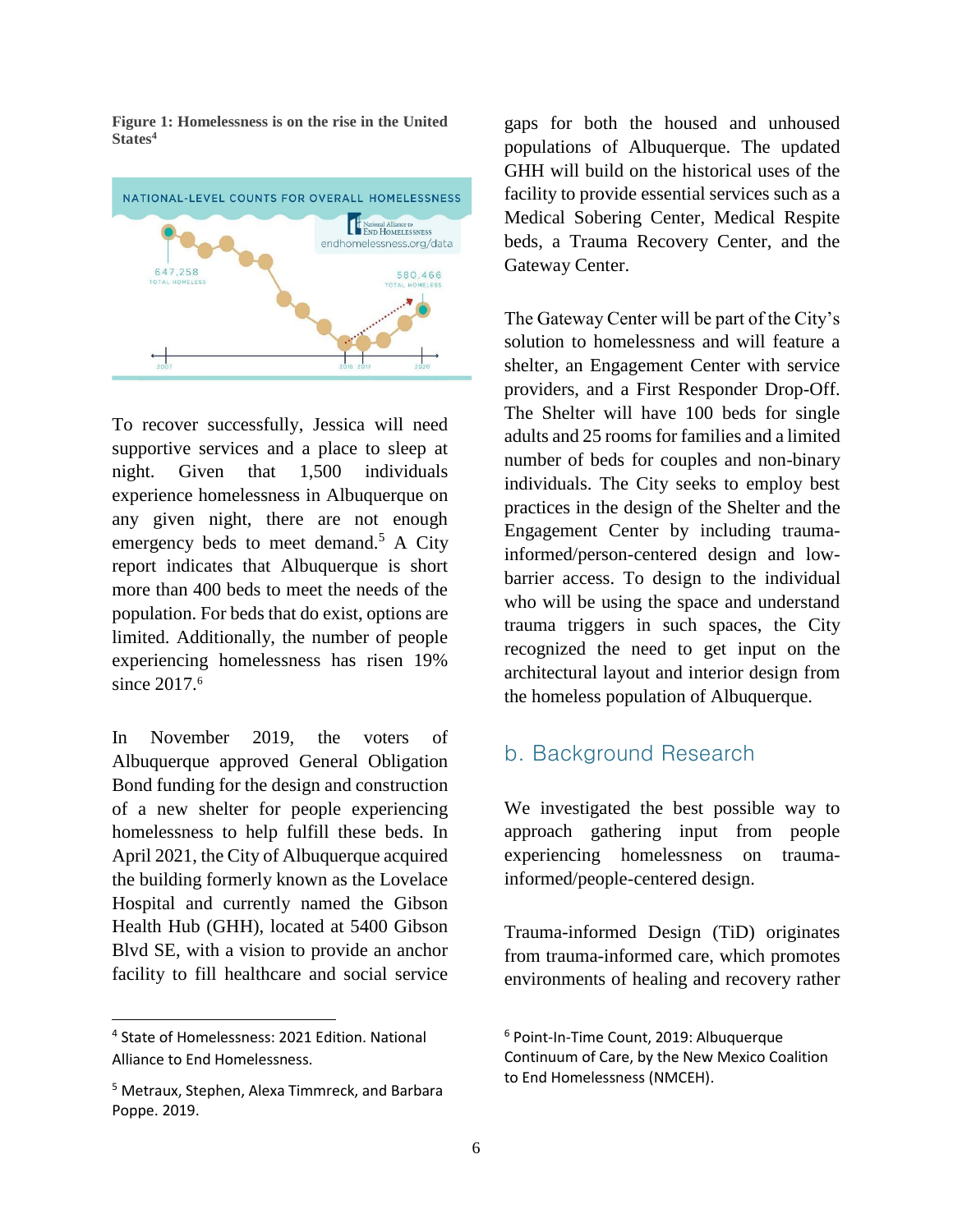than practices and services that may retraumatize an individual who has experienced trauma. Instead of asking, "What is wrong with this person?" trauma-informed care asks, "What happened to this person?"<sup>7</sup> According to SAMHSA,

*Trauma results from an event, series of events, or set of circumstances that is experienced by an individual as physically or emotionally harmful or life-threatening and that has lasting adverse effects on the individual's functioning and mental, physical, social, emotional, or spiritual wellbeing.*

The key principles to enacting traumainformed care are six-fold: promote safety, build trustworthiness and transparency, create peer support, encourage collaboration and mutuality, champion empowerment (voice/choice), and factor in context (cultural, historical, gender issues, etc.).<sup>8</sup>

As a newer field, TiD intends to apply similar principles to architecture and interior design by combining principles of trauma-informed care with the design process. The goal of TiD is to construct physical spaces that promote safety, well-being, and healing.

 $\overline{a}$ 

A Denver-based firm called Shopworks Architecture published a framework that explains the core values of TiD, noting that these values are Comfort, Community, and Choice and that these values guide the surrounding values of Hope, Connection, Joy, Peace of Mind, Safety, and Empowerment.<sup>9</sup>

#### **Trauma-Informed Design Framework**



The values in the Shopworks Design Framework have appeared in other studies on singular topics as well; for instance, for the value of Choice, shelters can give residents control over certain things such as a reading light or a fan. $10$ 

<sup>7</sup> Harris, M. & Fallot, R. D. (Eds.) (2001). *Using Trauma Theory to Design Service Systems. New Directions for Mental Health Services*. San Francisco: Jossey-Bass.

<sup>8</sup> SAMHSA's Trauma and Justice Strategic Initiative. "SAMHSAs Concept of Trauma and Guidance for a Trauma-Informed Approach." July 2014.

[https://ncsacw.acf.hhs.gov/userfiles/files/SAMHS](https://ncsacw.acf.hhs.gov/userfiles/files/SAMHSA_Trauma.pdf) [A\\_Trauma.pdf](https://ncsacw.acf.hhs.gov/userfiles/files/SAMHSA_Trauma.pdf)

<sup>9</sup> *Trauma-informed Design Framework "Designing for Healing, Dignity and Joy (2020)." Shopworks Architecture Group, 14 Engineering, and University of Denver Center for Housing and Homelessness Research.*

<sup>10</sup> Berens, M. (2016). A Review of Research: Designing the Built Environment for Recovery from Homelessness. Retrieved from http:// designresourcesforhomelessness.org/people-1/ education/.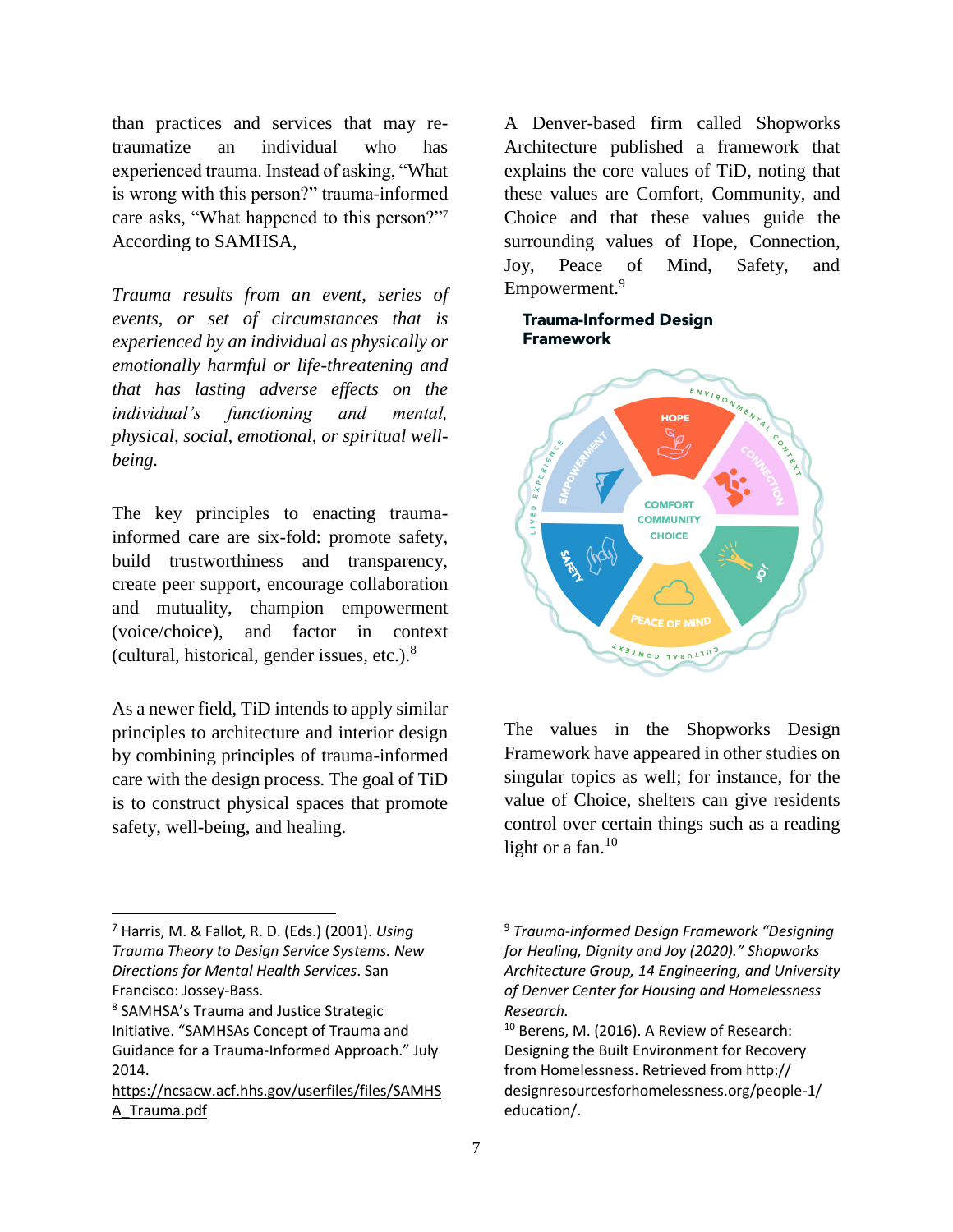#### **Impact**

TiD environments can lower the levels of stress individuals feel in spaces and allow them to move forward with their lives, accessing needed services and stepping on a path to recovery. Some shelters have seen decreases in the incidences of coping behaviors such as emotional outbursts.<sup>11</sup> TiD has the potential of not just promoting recovery for those accessing the shelters, but also in helping the shelter run with fewer 911 calls, fewer calls for security, and fewer escalations.

#### <span id="page-7-0"></span>c. Summary

While research exists on best practices for the design and operation of a shelter, we wanted to ask people experiencing homelessness in Albuquerque what they envisioned at the new Gateway Shelter. We combined the practices that hospitals and planners have been using (tactile methods for community design) and the methods of the Shopworks Architecture to conduct our research. The combination of these two methods allowed us to not just

listen to individuals describing their ideal shelter, but to visualize the shelter through art.

Through our interviews with 28 unhoused individuals, four themes emerged for traumainformed design: Home, Safety, Community, and Journey. Home was felt where there was choice and comfort—a shelter that has rules but also allows the flexibility for individuals to make choices about living spaces and have design elements that bring comfort. Safety was found when people could be themselves, where they felt there was clarity and harmony between staff and guests. Further emphasizing the importance of Community, people expressed wanting spaces where they could have activities and engage with their fellow shelter guests. Finally, the individuals did not just want another shelter—they wanted a location where they could find healing and restoration.

Many of these design elements have already been applied to Phase I of the Gateway Shelter; however, many more elements will be applied to the completed Gateway Shelter.

 $\overline{a}$ 

<sup>11</sup>http://designresourcesforhomelessness.org/abo ut-us-1/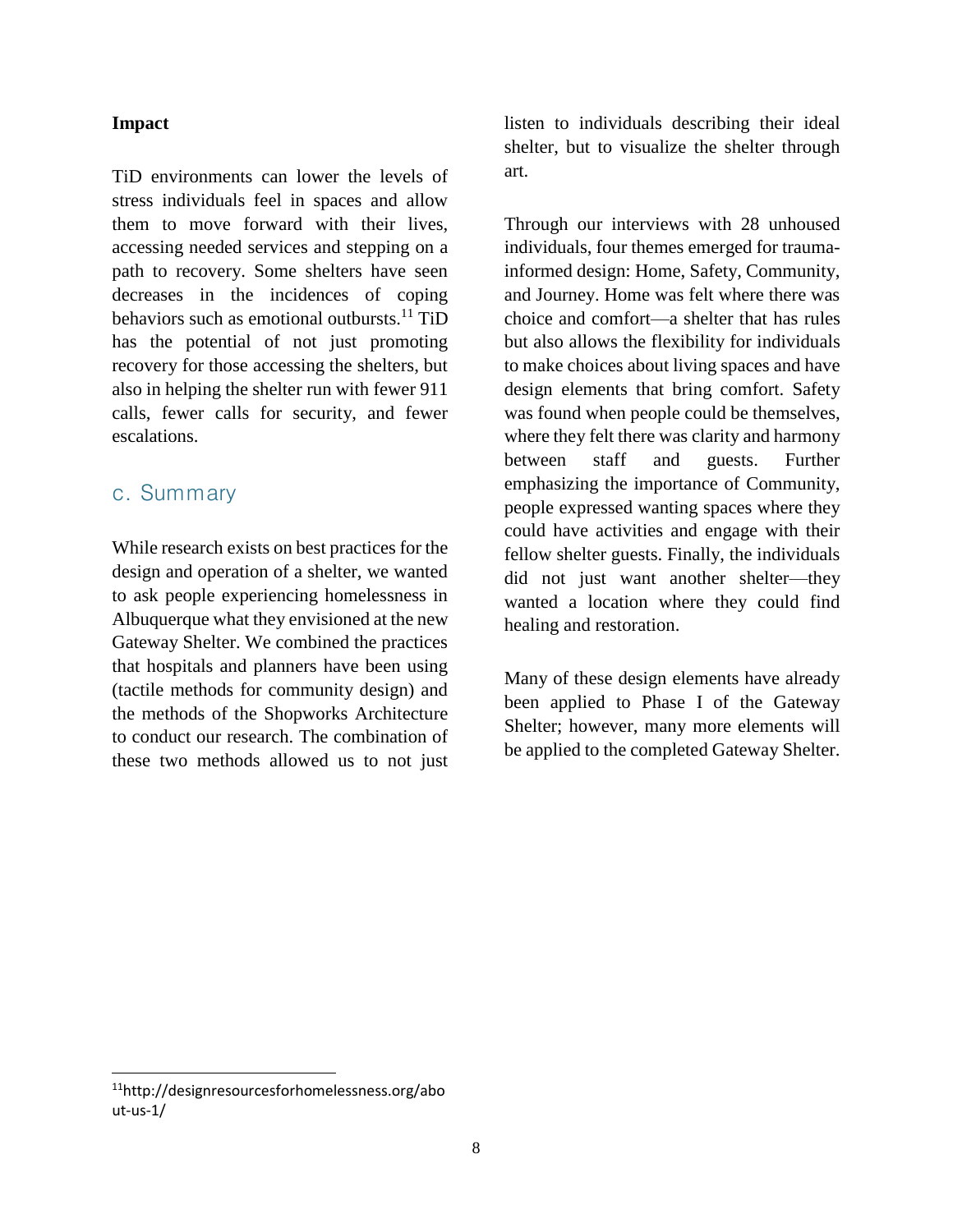## <span id="page-8-0"></span>II. Methods

## <span id="page-8-1"></span>a. Participants

Our team conducted an in-depth study on the demographics of the homeless population in Albuquerque with data provided by New Mexico Coalition to End Homelessness. The 2019 Point-In-Time Count is a survey that is conducted every two years for people who are on the streets and residing in shelters or permanent supportive housing. We found that Native Americans, Black individuals, and LGBTQ+ individuals are disproportionately represented in the population. The Native American population in particular makes up the largest group represented in the unsheltered population. Despite making up 40% of the unsheltered population, they only make up 19% of the population accessing emergency shelter. $12$ This trend is not observed in other demographic groups.

Understanding this demographic information will allow us to target these groups when designing the shelter. Perhaps their needs are not being met at shelters and that is why they are not accessing the emergency beds. For this reason, we decided we needed to understand their situation better and chose to target locations that had Native Americans (First Nations) and LGBTQ+ individuals (Casa Q and Transgender Resource Center). We also conducted the design workshops at the Compassion Services Center since they had a good demographic breakdown of

 $\overline{a}$ 

individuals experiencing homelessness in the International District.

Individuals at the sites were secured by the providers themselves to ensure they met demographic criteria (i.e. LGBTQ+ or Native American) and that the individual had current lived experience in homelessness. We thanked individuals who participated with \$25 Walmart or Target gift cards for the participant's consulting services. Names and dates were collected as proof of receipt of the gift cards but were not collected to identify individual identities. The table below illustrates the number of participants who participated in the workshops from each of the organizations.

| Organization           | Number of    |
|------------------------|--------------|
|                        | participants |
| Compassion             |              |
| <b>Services Center</b> |              |
| <b>First Nations</b>   | 10           |
| Transgender            | 10           |
| <b>Resource Center</b> |              |
| Casa Q                 |              |
| Total                  |              |

**Table 1: Participant Totals**

### <span id="page-8-2"></span>b. Question Prompts

The question prompts were modeled on best practices for facilitating discussion on design of spaces. In particular, we looked to the

[https://www.cabq.gov/family/documents/2019](https://www.cabq.gov/family/documents/2019-albuquerque-pit-count-final.pdf) [albuquerque-pit-count-final.pdf](https://www.cabq.gov/family/documents/2019-albuquerque-pit-count-final.pdf)

<sup>12</sup> "2019 Point-In-Time Count." New Mexico Coalition to End Homelessness. July 2019.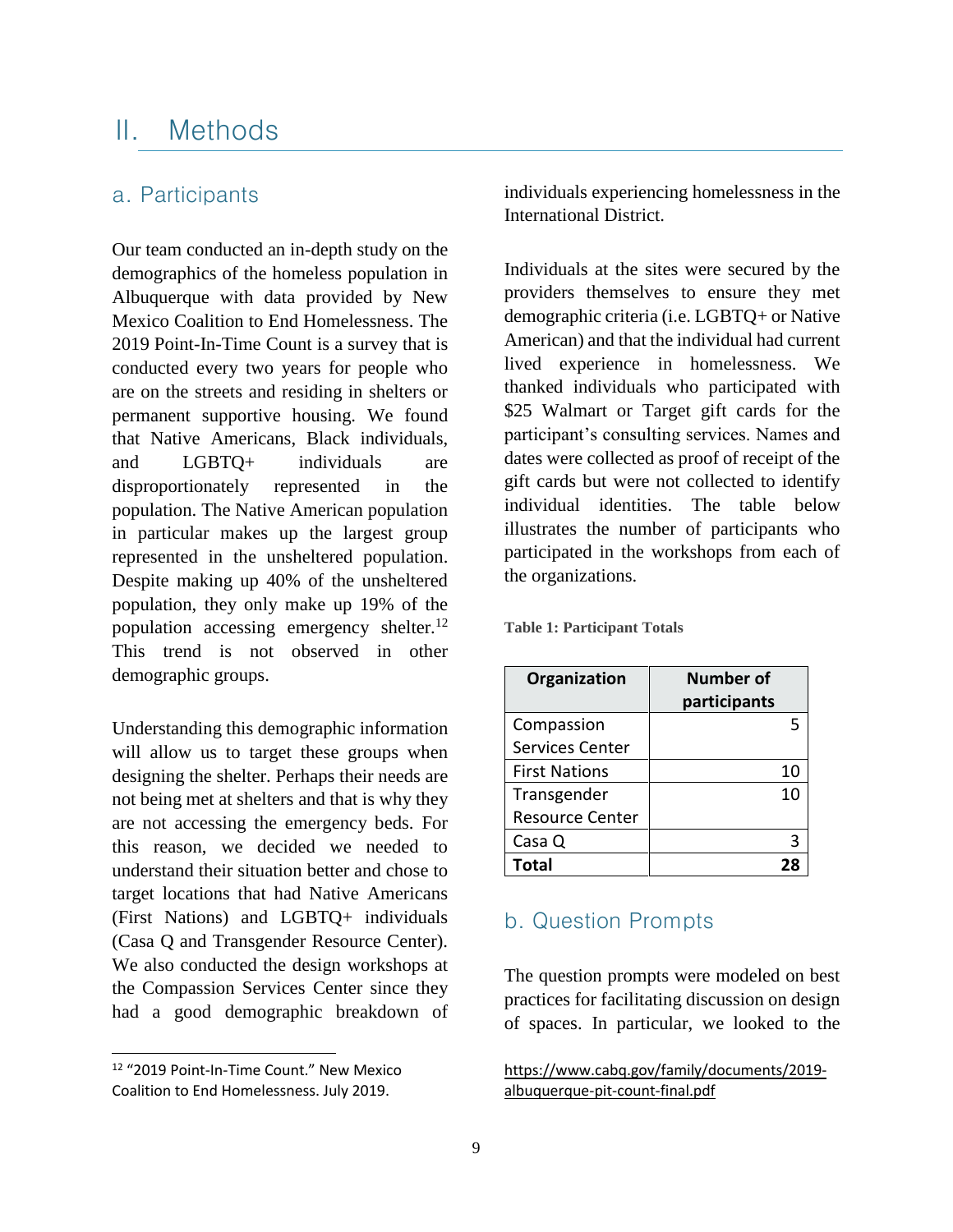work done by Shopworks in Denver, Colorado.<sup>13</sup>

Three categories of questions were asked at the four locations:

- 1. What makes you feel safe in an outdoor space? What would an ideal outdoor space look like? Is there anywhere in town that has a really nice outdoor space and can you describe it?
- 2. What makes you feel safe in an indoor area? What does an ideal common area look like? What does an ideal indoor area look like?
- 3. When something bad happens, what helps you process your feelings? Where would you like to go if you needed some space to be alone? What helps this space feel like a place you could go to reconnect and heal?

To ensure the questions stimulated productive discussion and prompted creation, the questions were validated/ tested with two individuals experiencing homelessness at a meal center. Additionally, the questions were sent beforehand to the key contacts at the service provider agencies for validation to

ensure questions were appropriate and phrased clearly enough for the target population at the organization

## <span id="page-9-0"></span>c. Activities

In addition to the questions asked above, we wanted to allow for a time for individuals to think independently and represent their responses through imagery. The methodology of using tactile elements such as building blocks, drawings, models, etc. is documented in "Developing Evidence-Based Design Guidelines for Medical/Surgical Hospital Patient Rooms That Meet the Needs of Staff, Patients, and Visitors"<sup>14</sup> and with community planners.

In our study, individuals were given the choice to draw or build with Lego® blocks their responses to the question prompts rather than respond out loud. Individuals were given markers, paper, pens, pencils, and Legos as possible materials. Almost everyone chose to draw rather than use Legos. After the individuals completed the design activity for a question, the facilitator followed up with questions on their drawings to further stimulate conversation on the question asked. The sessions lasted between 1 and 1.5 hours total. The results of the conversation and analysis of the drawings follow.

 $\overline{a}$ 

<sup>13</sup> Shop Works Architecture, *Trauma Informed Design Manual.* https://Shopworksarc.com/wpcontent/uploads/2021/10/TID-Four-Phase-Process-Manual.pdf

<sup>14</sup> Lavender, Steven et. al. "Developing Evidence-Based Design Guidelines for Medical/Surgical

Hospital Patient Rooms That Meet the Needs of Staff, Patients, and Visitors." 2019. [https://journals.sagepub.com/doi/pdf/10.1177/1](https://journals.sagepub.com/doi/pdf/10.1177/1937586719856009) [937586719856009](https://journals.sagepub.com/doi/pdf/10.1177/1937586719856009)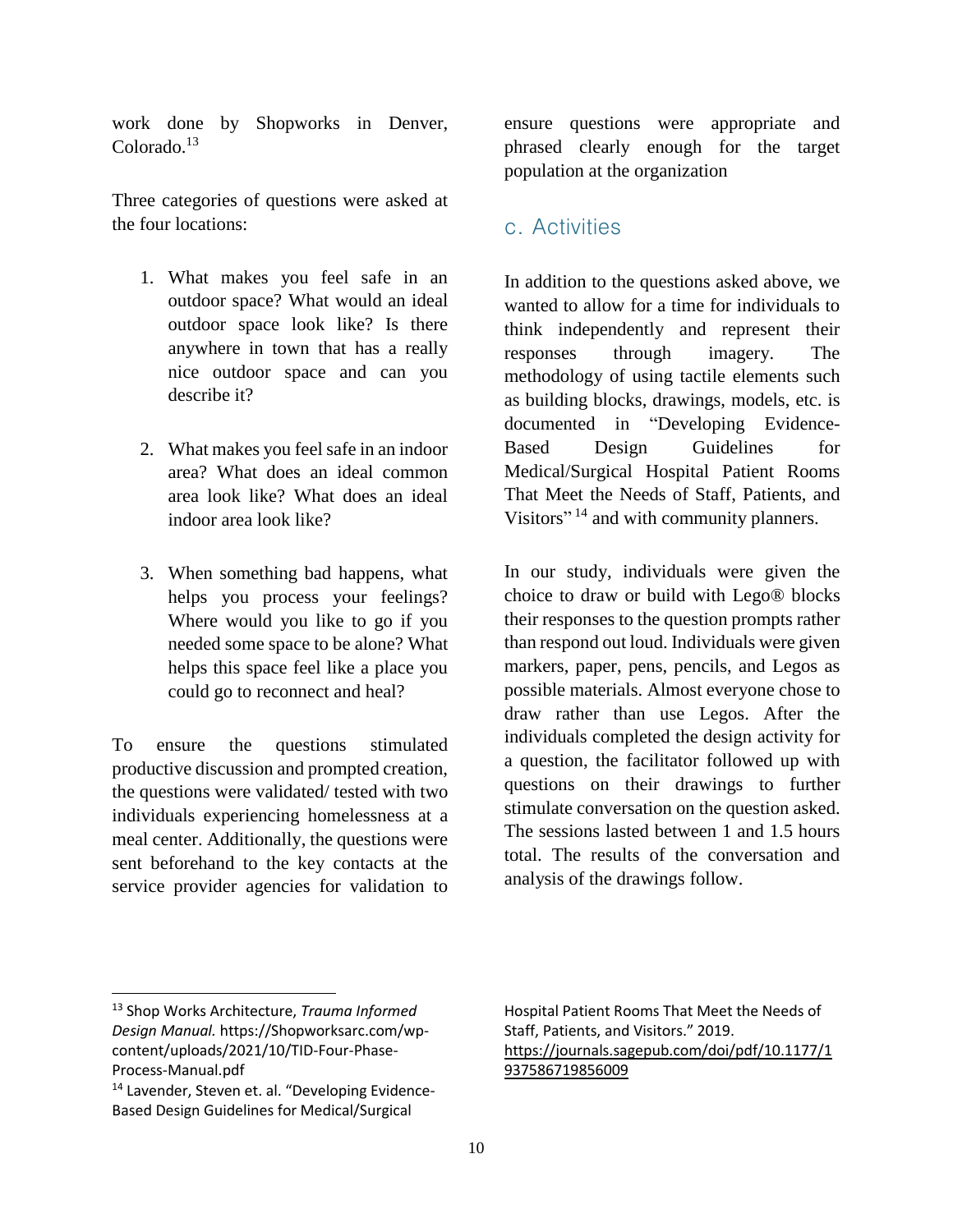## <span id="page-10-0"></span>III. Analysis

## <span id="page-10-1"></span>a. "It has to feel like home"

*It has to feel like home…like when I was at my grandma's house and someone cared.* 



Individuals brought up the importance of the new shelter not appearing institutional but really feeling like a home. Central to their descriptions of what "home" looked like and felt like were two core principles: choice and comfort.

First, choice meant that elements in the shelter were not fixed and that individuals had autonomy to make decisions that affected their daily life. Structure was important; for instance, individuals wanted to have chores and rules—but choice was elemental, such as the ability to choose how to arrange their sleeping area. Participants noted they wanted to know that everyone would get a side-table and a bed and a drawer (or some kind of configuration of furniture like that), but they also wanted to be able to re-arrange their beds against the wall and perhaps have the option of moving the side-table on a different day (Image 1).

**Image 1**



Individuals wanted there to be quiet times, but they didn't want to be forced to go to sleep or wake up at a certain time. They expressed a preference to have a limited curfew, but to be able to come and go from the shelter as needed during the day. Some even wanted to have the choice to sleep outside on a given night when the rooms felt "stuffy." This was particularly important for Native American groups who wanted to be able to choose to sleep in a teepee in the outdoors area (Image 2 and Image 3).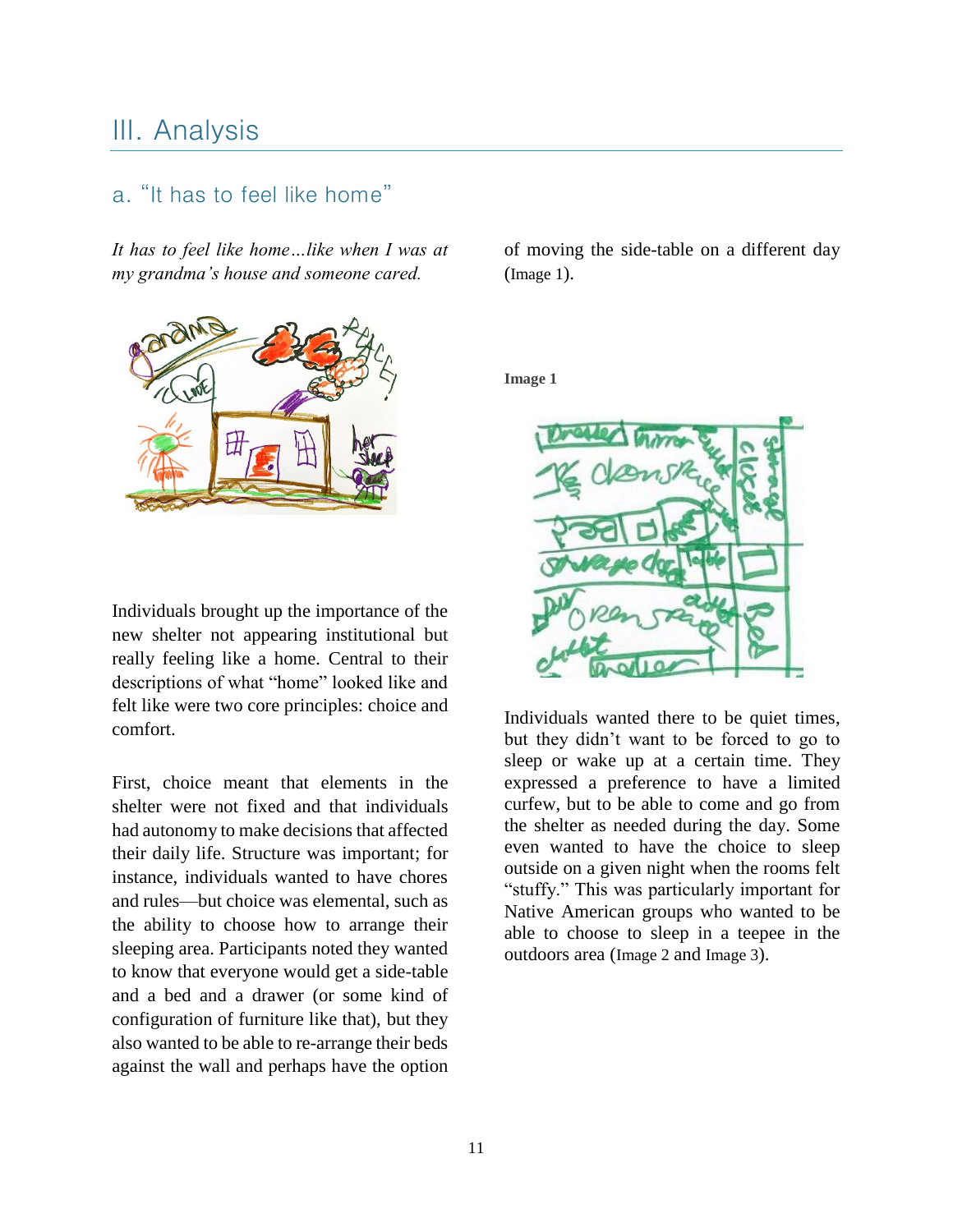



**Image 3**



The pattern of choice even extended to the interior design of the space. The Native American group wanted the space to have options for "Southwestern Style" or for "Modern Style." Some aspects of the shelter are designed in one style and others in the other style. One individual said, "Home style to get me into the shelter and modern style to get me out and working."

For trans individuals, two requests were particularly important about choice: having the choice of at least one private bathroom that could be used to change or to shower in and having an area where individuals could get "ready" by applying makeup, curling hair, and so on. Trans female individuals remarked they would use the women's

restroom, but they wanted to have the choice of the more private bathroom available.

Second, the individuals wanted to feel comfort in the space—this desire went into the general ambiance and also for certain rules. For instance, the groups mentioned the importance of allowing pets into the shelter and allowing them to sleep with their owners at night. Just as individuals would have a pet at home, so too they wanted the same kind of comfort in this space.

Also mentioned was the importance of soothing music that would help individuals "calm down" and "not think bad thoughts" (Image 4). A friendly welcome could also aid in getting more individuals to access the shelter. For instance, upon first entering the shelter, individuals could be greeted with coffee and cookies in the reception area.

#### **Image 4**



Other design elements that were emphasized were comfy chairs (Image 5), weighted fluffy blankets, clean carpets, walls painted with calming colors and depicting art that emphasizes nature, and general cleanliness of the location. Two groups mentioned the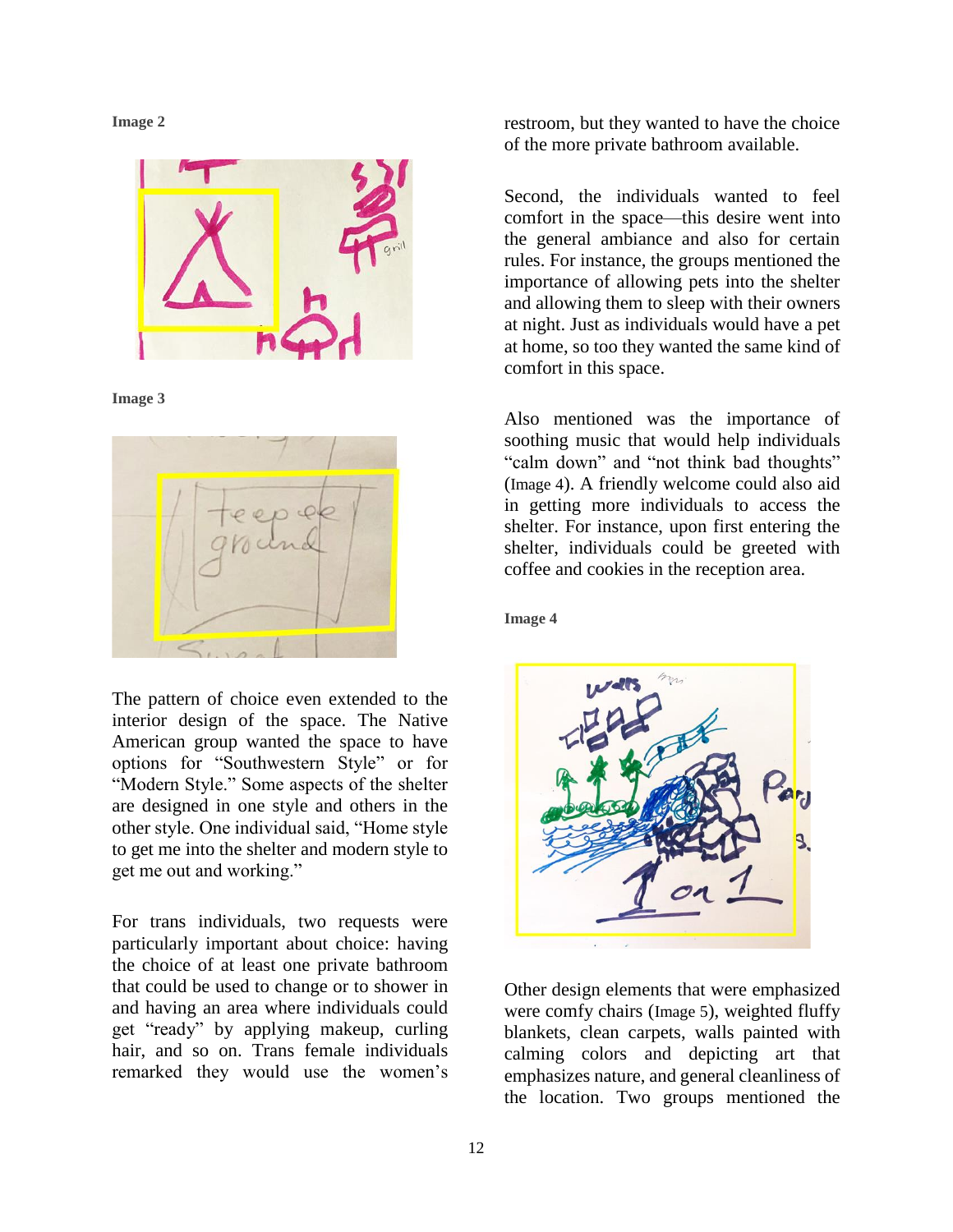special importance of the smell of the air, noting that often, other shelters don't smell fresh. They suggested the use of air purifiers.

**Image 5**

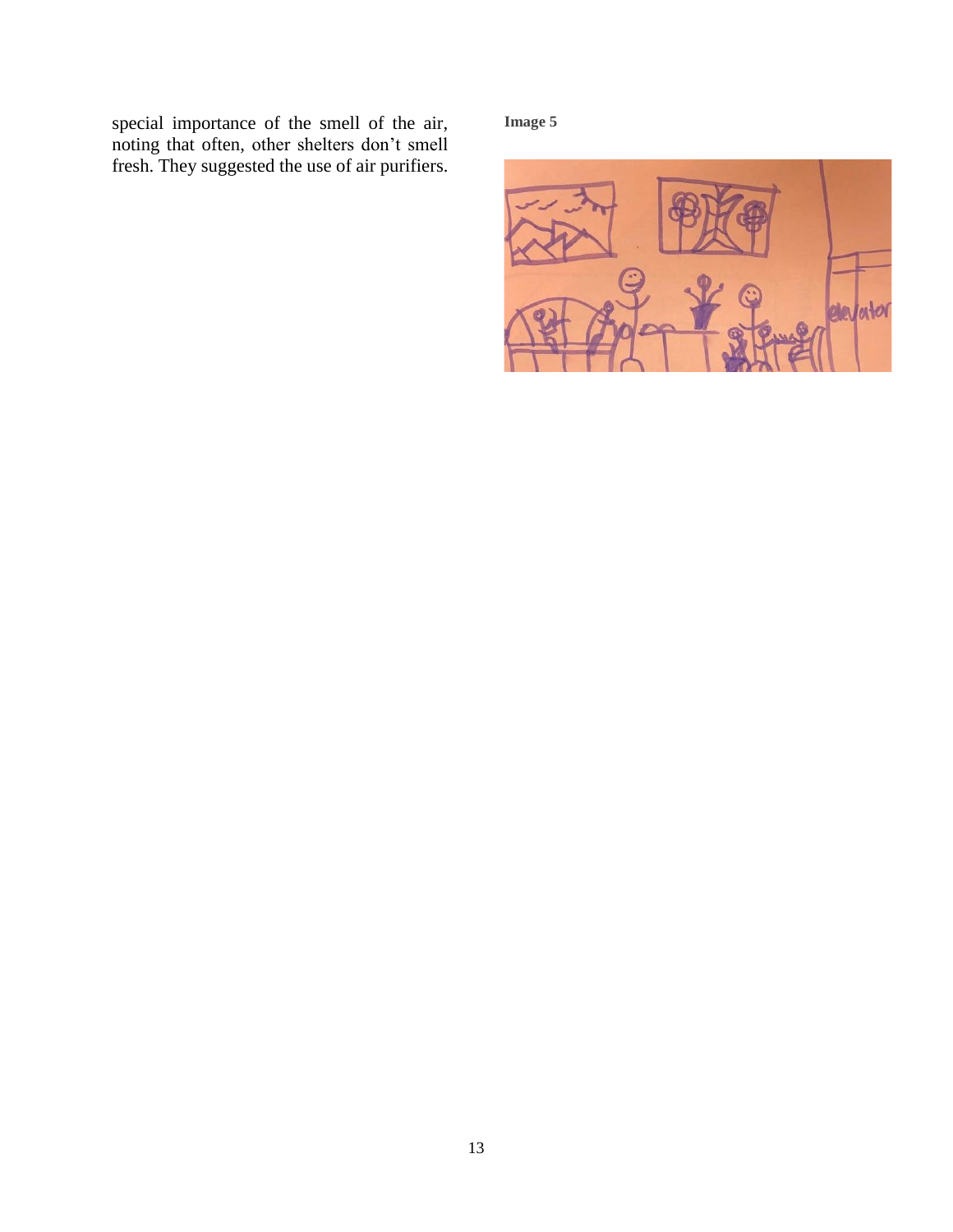## <span id="page-13-0"></span>b. Community, Mind, and Muscle

*When people have idle time, their unwanted thoughts come up and it gives them a reason to fight. It's dangerous because there is nowhere to put the brain power and that is why people do crazy things.*

The unhoused want activities in spaces to facilitate physical or mental engagement and build community. The latter is corroborated by other cities where more than 60% of homeless service users identify themselves as "lonely."<sup>15</sup> One participant commented, "When everybody is together, it makes people more like people." The preferred activities listed—such as pool tables (Image 7), ping pong, communal garden beds, and outdoor movie screens—all involved community.

#### **Image 6**

 $\overline{a}$ 



Two of the four groups listed a grill, fire pit (Image 8), or a campfire as a good addition to the outdoor space. Roasting marshmallows or cooking food with others would allow a sense of community to grow in the shelter, further

strengthening confidence and feelings of safety. One individual mentioned that by already using fire in the streets, being able to do so at a facility would help ease the transition from the street to a shelter.

**Image 7**



Similar to the emphasis on community activities, individuals wanted a place where they could exercise. One participant said, "When I exercise, I get my energy out so I can punch a bag instead of punching others." Punching bags, a workout area, or a weight room as illustrated in Image 9 were listed as important items to have at a shelter. Other sport-focused facilities brought up included a basketball court, swimming pool, volleyball

<sup>15</sup> Sanders, Ben and Brianna Brown. "I was all on my own". Crisis UK. Dec 2015.

https://www.crisis.org.uk/media/20504/crisis\_i\_w as all on my own 2016.pdf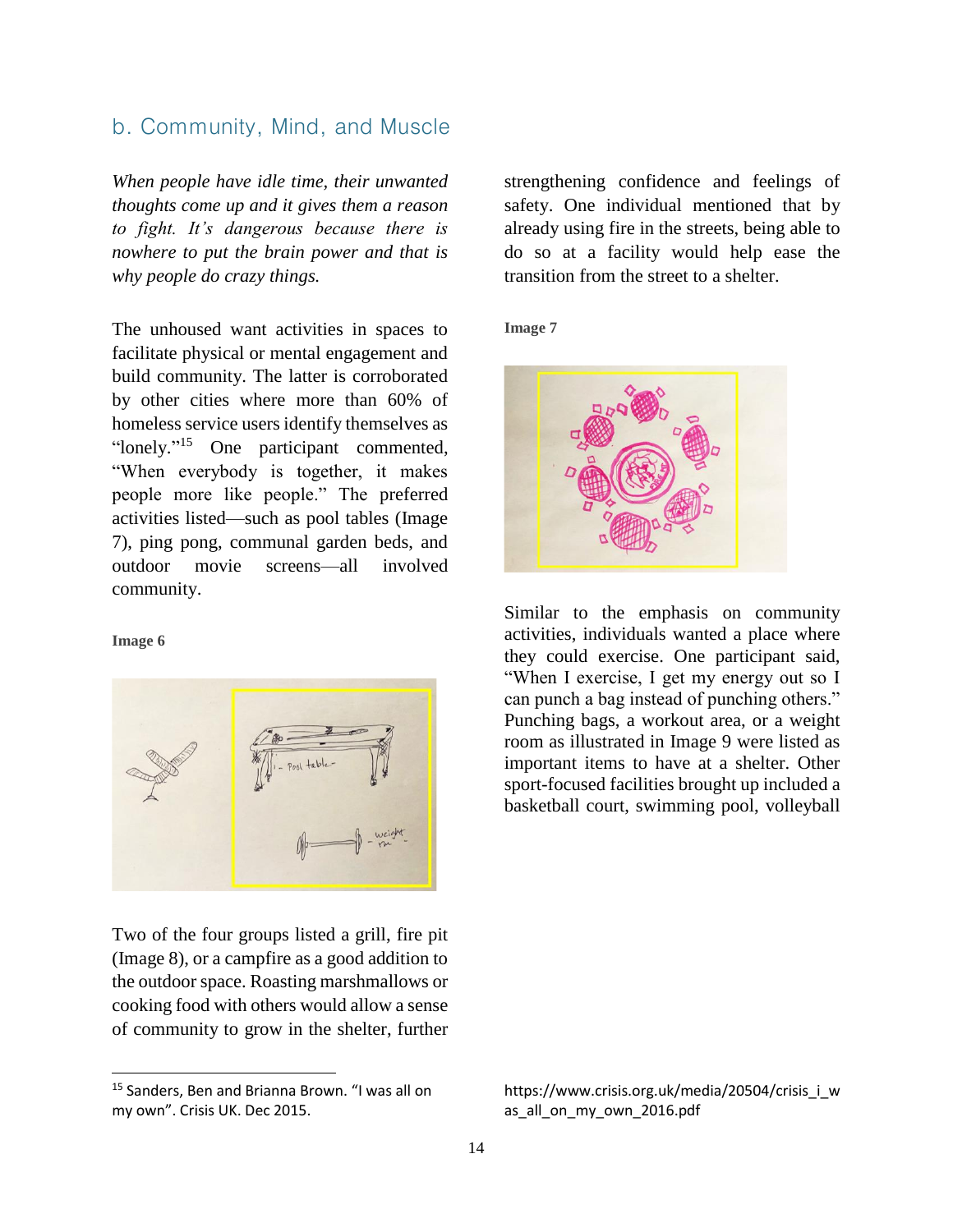court, a climbing wall, and a mini-golf course.

**Image 8**



In addition to community development and physical exercise, individuals wanted mental

stimulation that focused on personal development, such as a seating area with a library. One individual said, "I learned everything from books, including how to fix a car." Individuals see the library not just as a place for entertainment but as a mechanism of self-improvement. The same can be said for a computer room where individuals envision they can apply for a job or for benefits.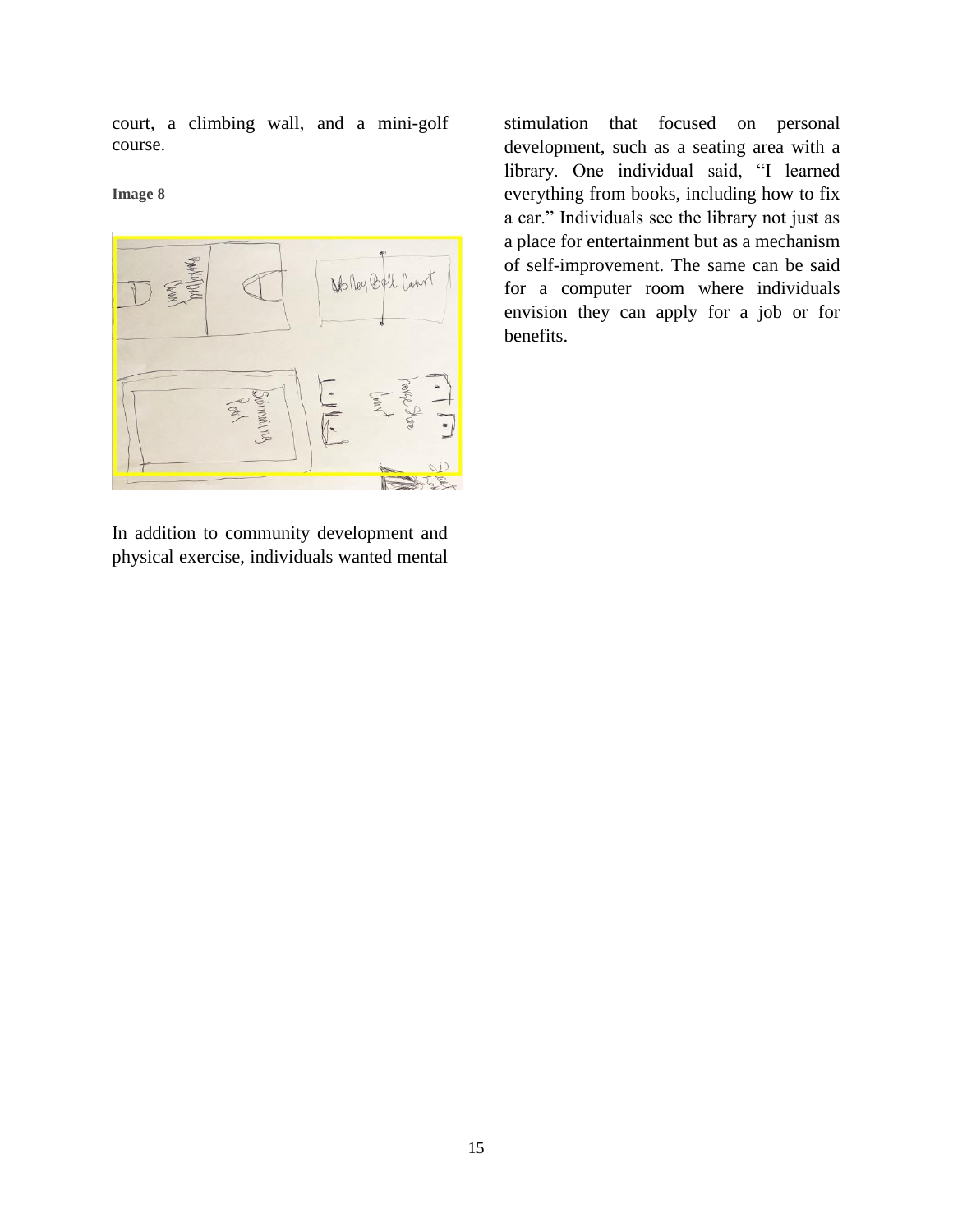#### <span id="page-15-0"></span>c. Safety is...

*Safety is a place where you can be you. Your self and your things are all safe. You know, things that make a person a person.*

Defined by the individual above, safety is somewhere individuals can be themselves a place where they don't have to worry about who is behind a corner, who they are living next to, or whether their items are being taken away. Clear lines of sight, well-lit areas, clear rules, and having a good relationship with staff and other residents would allow people to really be a "person" in the shelter.

The ability to look out and see your surroundings and potential threats is a longstanding tenet of TiD. This individual drew an ideal outdoor area that included a small, one-foot hedge in front of a tree (Image 10).

#### **Image 9**



The individual wanted to recline against the tree while having privacy from the hedge; the height of the hedge would still allow him to observe the rest of the field. In a similar vein, individuals called for outdoor lights and trees wrapped with lights (Image 10 as well as a fence or wall made of boulders that would

provide privacy but would still allow for a lines of vision.

#### **Image 10**



When rules are clear, individuals know they can truly be themselves. For instance, for women and trans women, safety meant knowing the common room was not an "uncommon" room. In other words, when visitors came to the shelter, having a rule that they had to sign in at the front would give the women the ability to choose to enter the common room or not. For Native Americans and Latinx individuals, the rule to allow visitors at the shelter, reconnect with family, and to keep in touch with children was essential to their use of a shelter. Community is important but the ability to choose to not be with individuals is just as important.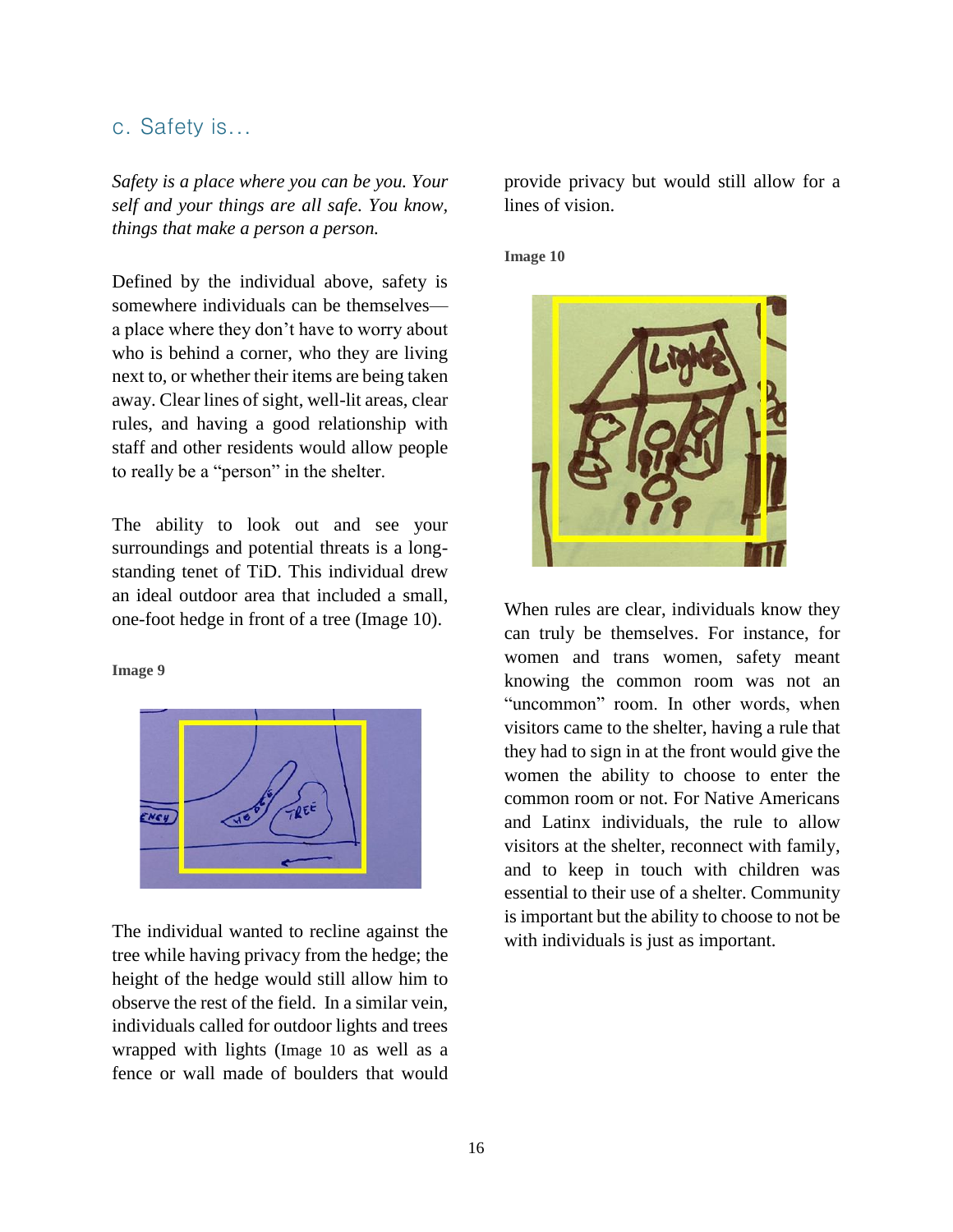**Image 11**



One individual summarized what all groups conveyed: *It's not the space, it's about the people.* Staff and residents must have good attitudes. Groups mentioned that they wanted hugs and support, demonstrating the need for a place that feels warm and inviting and shaped by the people in the shelter. When staff are approachable, people are able to relax and trust others. The sense of security was further underscored by the desire to have staff around at all times so that guests could feel that if they were attacked, someone

would be able to respond/intervene. Groups also mentioned the use of cameras for security. Ideally, they wanted someone watching the sleeping areas who they could access if they needed help.

The other residents at the center—not just the staff—will play an important role in safety. Native Americans and LGBTQ+ individuals especially emphasized the need for resident education programs within the facility. For instance, Native Americans wanted a cultural understanding program or workshop that would facilitate better relationships between residents. Another suggestion was to be able to get to know your neighbor before you are assigned to sleep next to them. Finally, staff should be able to speak native languages or Spanish so that individuals could feel safe approaching them for any issues.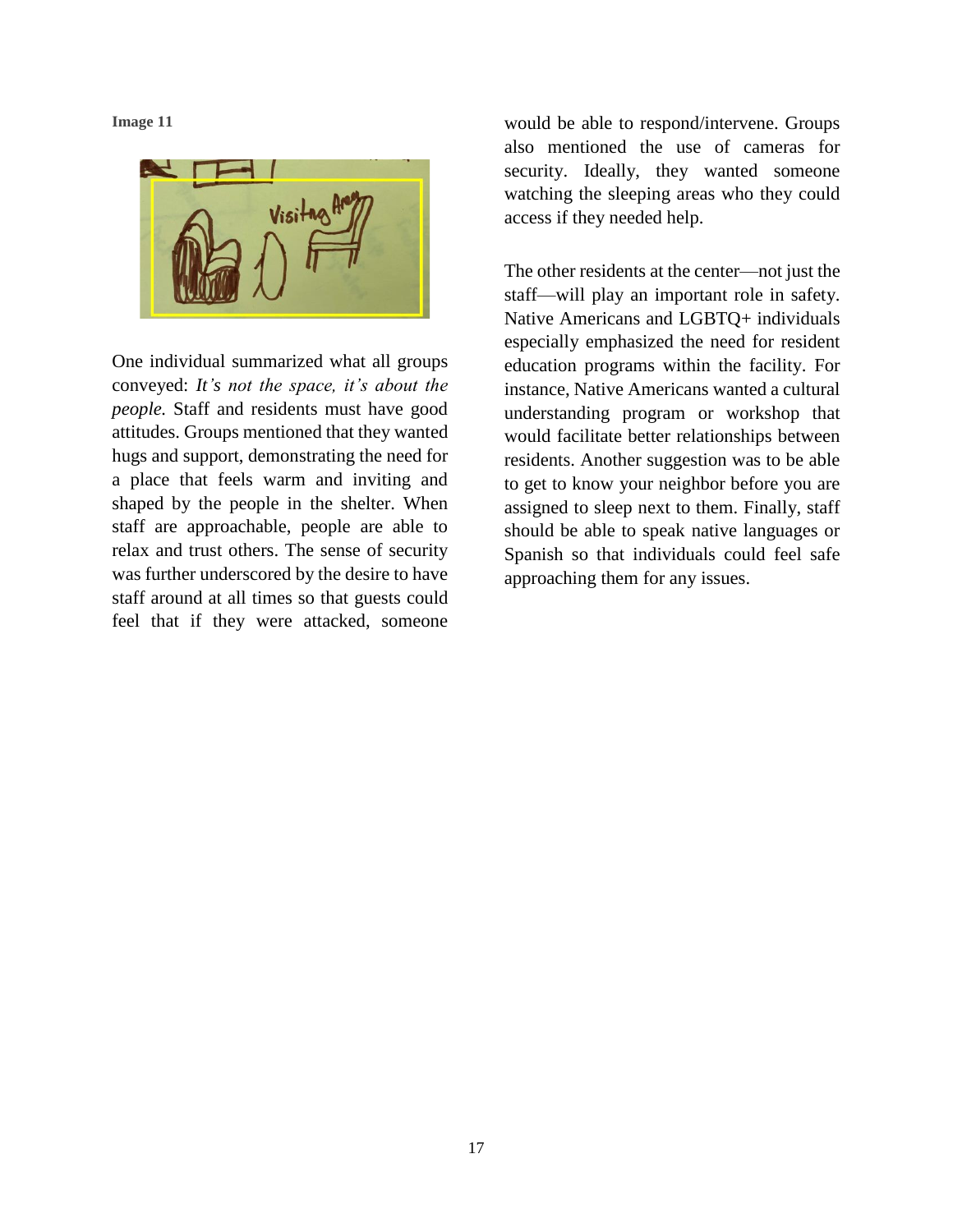#### <span id="page-17-0"></span>d. Part of the Journey

*We don't want a place where you just throw everyone in*—*it should be somewhere that gives you positive thinking, and that is the process of a shelter. It's somewhere where I can get spiritually healthy.*

Individuals don't just want a shelter, they want a place that is a stop on their journey to healing. To provide that space, programs are important. For instance, individuals mentioned having a GED program or something similar where people could have a job or participate in job training. Programs should be complemented by places of connection/spirituality and artistry in the physical design of the space.

Design elements that would uplift the spirits of individuals and allow them to connect spiritually were mentioned by every group. Native Americans wanted pictures on the wall of symbolic art work that would inspire change such as a deer, horse, or mountains (Image 12). Another group mentioned the desire for positive affirmations on the walls. As part of spiritual connection, two groups mentioned paths that facilitate reflection: a walking maze of life with native plans, and a brick road guiding the individual toward case managers or other resources (Image 13 and Image 14). The Native American group specifically requested for the outdoor space to have an auditorium or performance area for ceremonies (Image 16 and Image 17) and a sweat lodge to fulfill sacred spiritual needs (Image 15). Other groups mentioned having a place of worship or some kind of spiritual guide at the shelter.

#### **Image 12**



**Image 13**





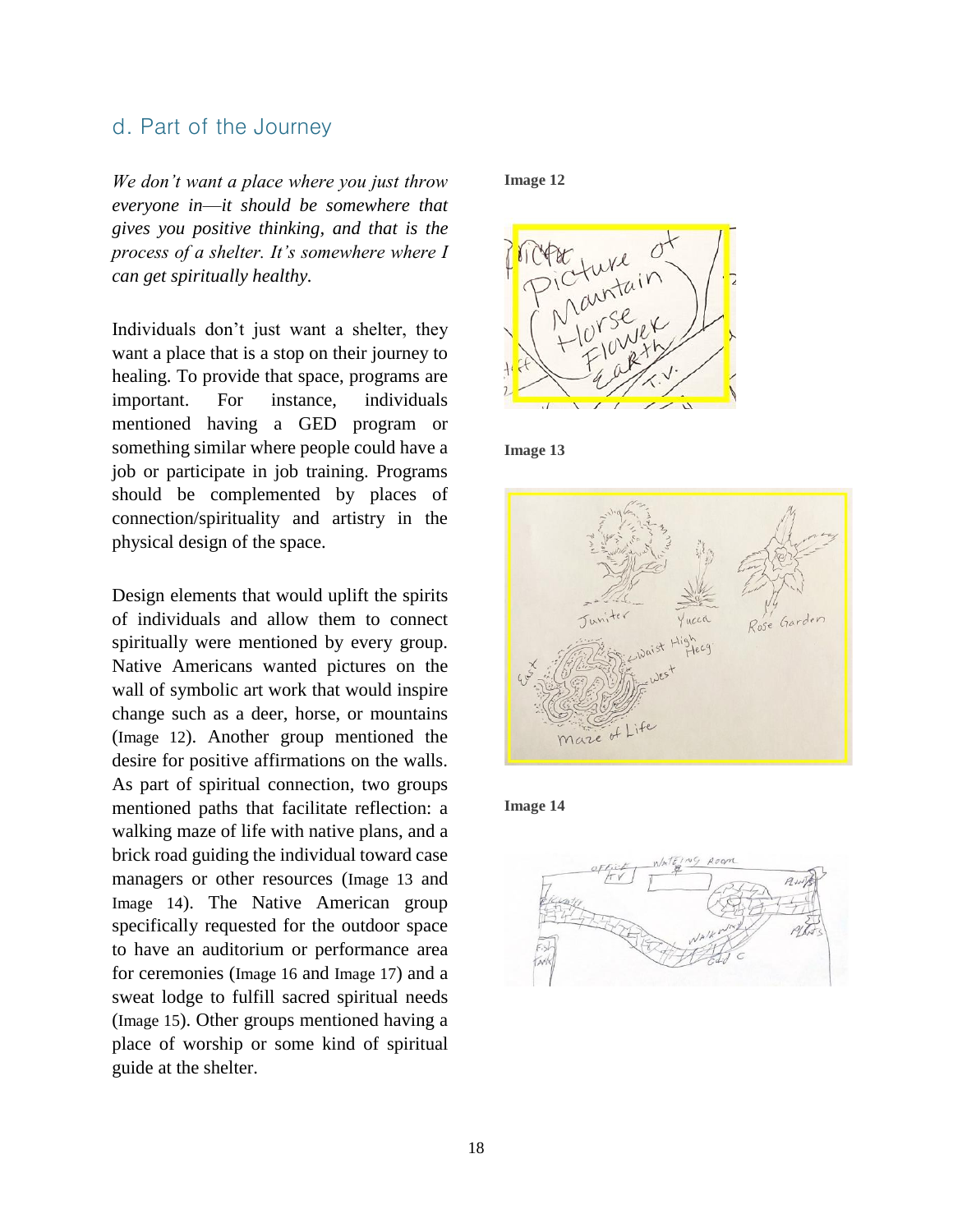**Image 15**



**Image 16**



**Image 17**



Similar to the call for design elements that allow for spiritual and community connection, individuals also wanted places to process/heal or "their own little place where they can sit and think." Such space included landscaping with rocks and plants and an area for meditation such as a garden with shrubs and rose bushes. Also mentioned was a dark, quiet space or prayer room (Image 19), someplace with musical instruments or arts and crafts, indoor plants, comfortable chairs, and mirrors so guests could "have conversations" with themselves (Image 18).

#### **Image 18**



**Image 19**